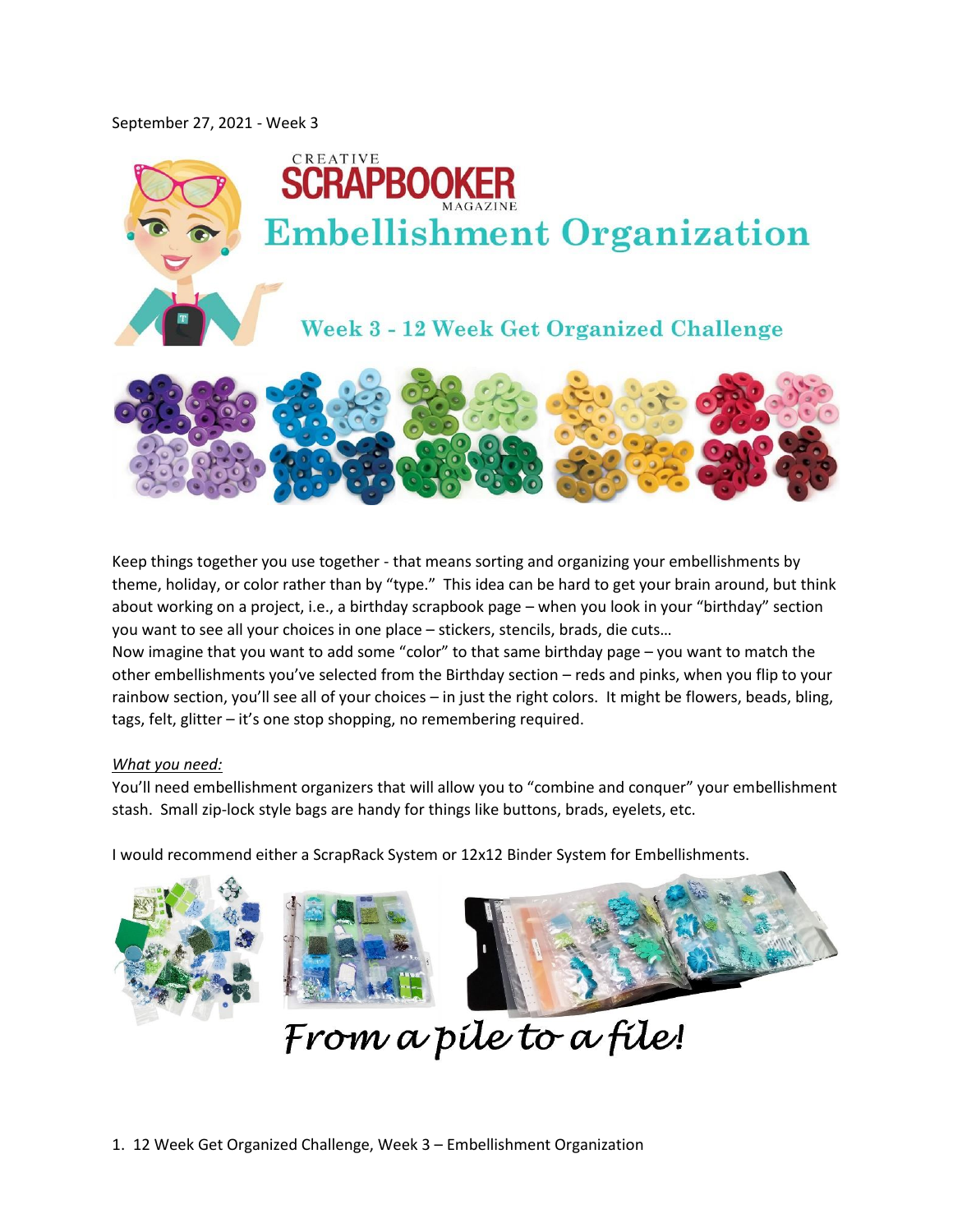

Other good storage options include things like storage bags, file boxes or 12x12 flat boxes.:



After you've decided how you're going to store your embellishments you can begin sorting.

To get started, create some simple sorting guides based on the 4 Section System and your themes and sentiments list. I like to use 12x18 paper to create sorting guides.



2. 12 Week Get Organized Challenge, Week 3 – Embellishment Organization